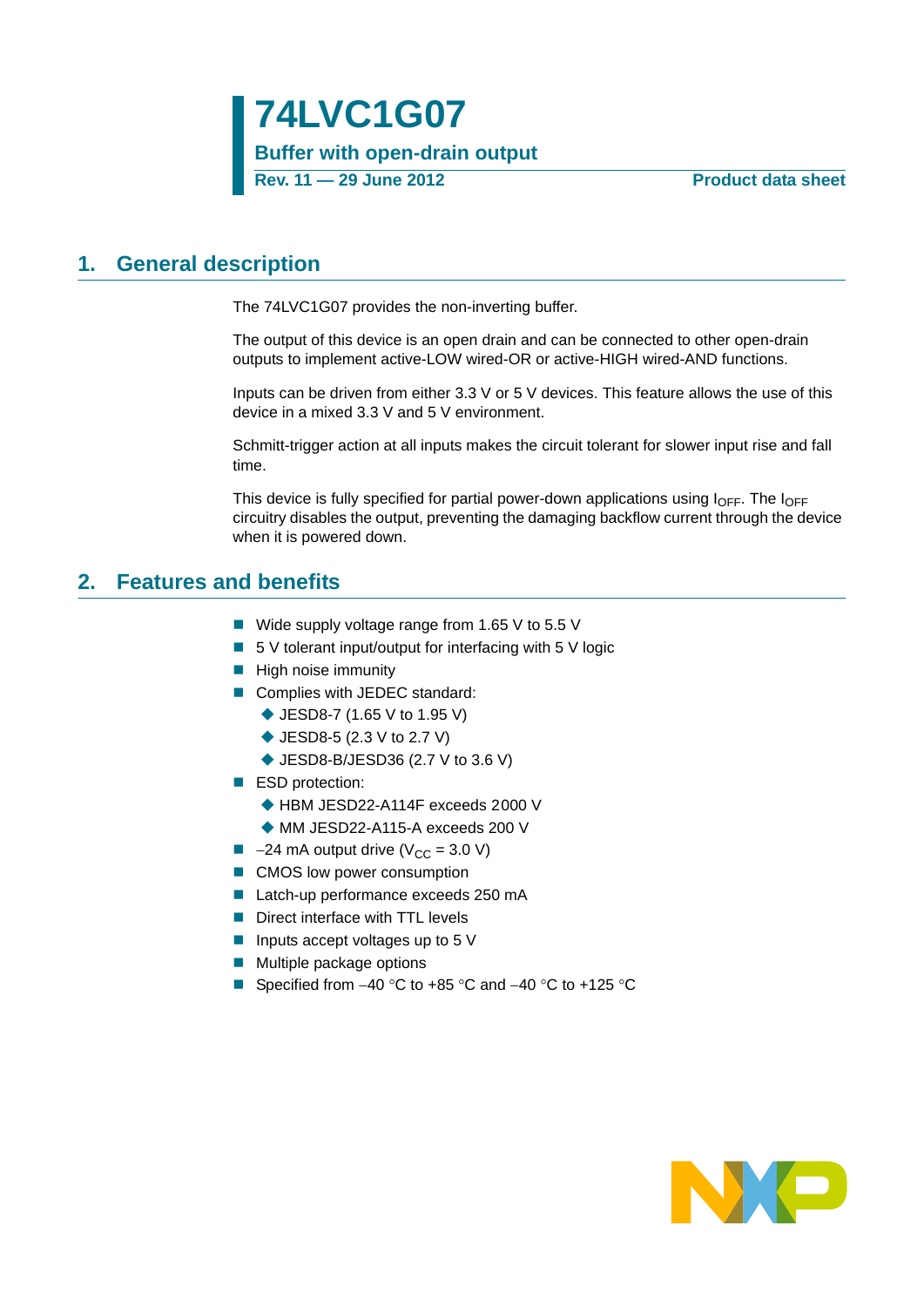**Buffer with open-drain output**

## <span id="page-1-1"></span>**3. Ordering information**

| Table 1.           | <b>Ordering information</b> |                                 |                                                                                                                                          |                     |  |
|--------------------|-----------------------------|---------------------------------|------------------------------------------------------------------------------------------------------------------------------------------|---------------------|--|
| <b>Type number</b> | Package                     |                                 |                                                                                                                                          |                     |  |
|                    | Temperature range           | <b>Name</b>                     | <b>Description</b>                                                                                                                       | <b>Version</b>      |  |
| 74LVC1G07GW        | $-40$ °C to +125 °C         | TSSOP5                          | plastic thin shrink small outline package; 5 leads;<br>body width 1.25 mm                                                                | SOT353-1            |  |
| 74LVC1G07GV        | $-40$ °C to +125 °C         | <b>SC-74A</b>                   | plastic surface-mounted package; 5 leads                                                                                                 | SOT753              |  |
| 74LVC1G07GM        | $-40$ °C to +125 °C         | XSON <sub>6</sub>               | plastic extremely thin small outline package;<br>no leads; 6 terminals; body $1 \times 1.45 \times 0.5$ mm                               | SOT886              |  |
| 74LVC1G07GF        | $-40$ °C to +125 °C         | XSON <sub>6</sub>               | plastic extremely thin small outline package;<br>no leads; 6 terminals; body $1 \times 1 \times 0.5$ mm                                  | SOT891              |  |
| 74LVC1G07GN        | $-40$ °C to +125 °C         | XSON <sub>6</sub>               | extremely thin small outline package; no leads;<br>6 terminals; body $0.9 \times 1.0 \times 0.35$ mm                                     | SOT <sub>1115</sub> |  |
| 74LVC1G07GS        | $-40$ °C to +125 °C         | XSON <sub>6</sub>               | extremely thin small outline package; no leads;<br>6 terminals; body $1.0 \times 1.0 \times 0.35$ mm                                     | SOT <sub>1202</sub> |  |
| 74LVC1G07GX        | $-40$ °C to +125 °C         | X <sub>2</sub> SON <sub>5</sub> | X2SON5: plastic thermal enhanced extremely thin<br>small outline package; no leads; 5 terminals;<br>body $0.8 \times 0.8 \times 0.35$ mm | SOT <sub>1226</sub> |  |

## <span id="page-1-2"></span>**4. Marking**

| Table 2.<br><b>Marking</b> |                             |
|----------------------------|-----------------------------|
| Type number                | Marking code <sup>[1]</sup> |
| 74LVC1G07GW                | VS                          |
| 74LVC1G07GV                | <b>V07</b>                  |
| 74LVC1G07GM                | VS                          |
| 74LVC1G07GF                | VS                          |
| 74LVC1G07GN                | VS                          |
| 74LVC1G07GS                | VS                          |
| 74LVC1G07GX                | VS                          |

<span id="page-1-0"></span>[1] The pin 1 indicator is located on the lower left corner of the device, below the marking code.

## <span id="page-1-3"></span>**5. Functional diagram**

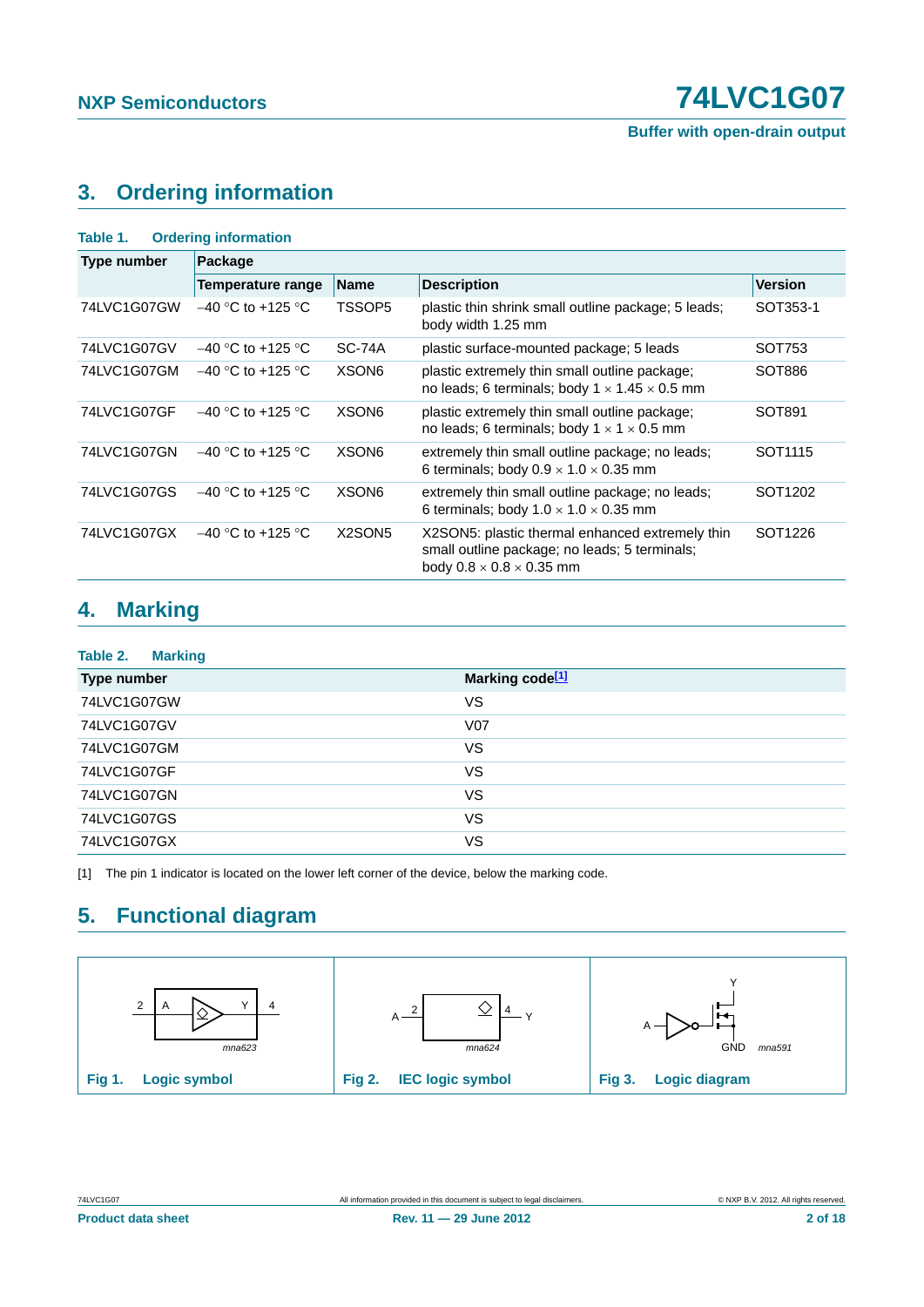**Buffer with open-drain output**

## <span id="page-2-0"></span>**6. Pinning information**

### **6.1 Pinning**

<span id="page-2-1"></span>

### **6.2 Pin description**

<span id="page-2-2"></span>

| Table 3.<br><b>Pin description</b> |                          |                   |                    |  |  |  |
|------------------------------------|--------------------------|-------------------|--------------------|--|--|--|
| <b>Symbol</b>                      | Pin                      |                   | <b>Description</b> |  |  |  |
|                                    | <b>TSSOP5 and X2SON5</b> | XSON <sub>6</sub> |                    |  |  |  |
| n.c.                               |                          |                   | not connected      |  |  |  |
| $\overline{A}$                     | 2                        | າ                 | data input         |  |  |  |
| <b>GND</b>                         | 3                        | 3                 | ground $(0 V)$     |  |  |  |
| Y                                  | 4                        | 4                 | data output        |  |  |  |
| n.c.                               | ٠                        | 5                 | not connected      |  |  |  |
| $V_{\rm CC}$                       | 5                        | 6                 | supply voltage     |  |  |  |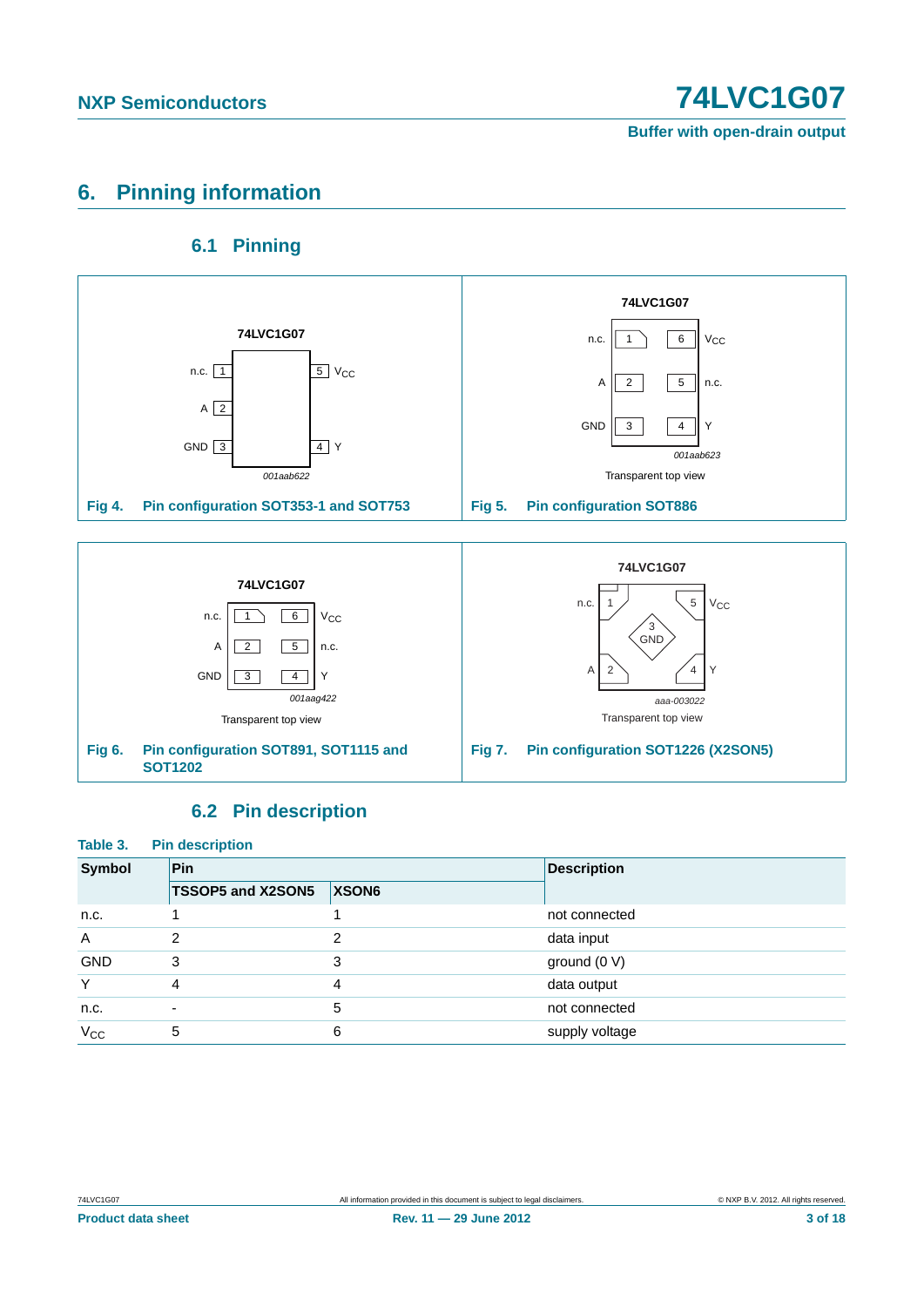## <span id="page-3-4"></span>**7. Functional description**

|                | Table 4. Function table <sup>[1]</sup> |                 |
|----------------|----------------------------------------|-----------------|
| <b>Input A</b> |                                        | <b>Output Y</b> |
| ┗              |                                        |                 |
| H              |                                        |                 |
|                |                                        |                 |

<span id="page-3-0"></span> $[1]$  H = HIGH voltage level; L = LOW voltage level; Z = high-impedance OFF-state.

### <span id="page-3-5"></span>**8. Limiting values**

#### **Table 5. Limiting values**

*In accordance with the Absolute Maximum Rating System (IEC 60134). Voltages are referenced to GND (ground = 0 V).*

| <b>Symbol</b>     | <b>Parameter</b>        | <b>Conditions</b>             | <b>Min</b>                        | <b>Max</b> | <b>Unit</b> |
|-------------------|-------------------------|-------------------------------|-----------------------------------|------------|-------------|
| $V_{CC}$          | supply voltage          |                               | $-0.5$                            | $+6.5$     | V           |
| $I_{\mathsf{IK}}$ | input clamping current  | $V_1 < 0$ V                   | $-50$                             |            | mA          |
| $V_{I}$           | input voltage           |                               | $11 - 0.5$                        | $+6.5$     | V           |
| $I_{OK}$          | output clamping current | $V_0 < 0 V$                   | $-50$                             |            | mA          |
| $V_{\rm O}$       | output voltage          | Active mode                   | $11 - 0.5$                        | $+6.5$     | V           |
|                   |                         | Power-down mode               | [1][2]<br>$-0.5$                  | $+6.5$     | V           |
| $I_{\rm O}$       | output current          | $V_0 = 0$ V to 6.5 V          | $\overline{\phantom{a}}$          | 50         | mA          |
| $I_{\rm CC}$      | supply current          |                               | ٠                                 | 100        | mA          |
| <b>I</b> GND      | ground current          |                               | $-100$                            |            | mA          |
| $T_{\text{stg}}$  | storage temperature     |                               | $-65$                             | $+150$     | $^{\circ}C$ |
| $P_{\text{tot}}$  | total power dissipation | $T_{amb} = -40$ °C to +125 °C | $[3]$<br>$\overline{\phantom{a}}$ | 250        | mW          |

<span id="page-3-1"></span>[1] The minimum input and output voltage ratings may be exceeded if the input and output current ratings are observed.

<span id="page-3-2"></span>[2] When  $V_{CC} = 0$  V (Power-down mode), the output voltage can be 5.5 V in normal operation.

<span id="page-3-3"></span>[3] For TSSOP5 and SC-74A packages: above 87.5 °C the value of  $P_{tot}$  derates linearly with 4.0 mW/K.

For XSON6 and X2SON5 package: above 118 °C the value of  $P_{tot}$  derates linearly with 7.8 mW/K.

## <span id="page-3-6"></span>**9. Recommended operating conditions**

| Table 6.                    | <b>Recommended operating conditions</b> |                                          |                          |                          |        |             |
|-----------------------------|-----------------------------------------|------------------------------------------|--------------------------|--------------------------|--------|-------------|
| <b>Symbol</b>               | <b>Parameter</b>                        | <b>Conditions</b>                        | Min                      | <b>Typ</b>               | Max    | Unit        |
| $V_{\rm CC}$                | supply voltage                          |                                          | 1.65                     | $\overline{\phantom{a}}$ | 5.5    | V           |
| $V_{1}$                     | input voltage                           |                                          | 0                        | $\overline{\phantom{a}}$ | 5.5    | V           |
| $V_{\rm O}$                 | output voltage                          | Active mode                              | 0                        | $\overline{\phantom{a}}$ | 5.5    | V           |
|                             |                                         | Power-down mode: $V_{CC} = 0$ V          | 0                        | $\blacksquare$           | 5.5    | V           |
| $\mathsf{T}_{\mathsf{amb}}$ | ambient temperature                     |                                          | $-40$                    | $\overline{\phantom{a}}$ | $+125$ | $^{\circ}C$ |
| $\Delta t/\Delta V$         | input transition rise and<br>fall rate  | $V_{\text{CC}}$ = 1.65 V to 2.7 V        | ٠                        | ٠                        | 20     | ns/V        |
|                             |                                         | $V_{\text{CC}} = 2.7 \text{ V}$ to 5.5 V | $\overline{\phantom{0}}$ | ۰                        | 10     | ns/V        |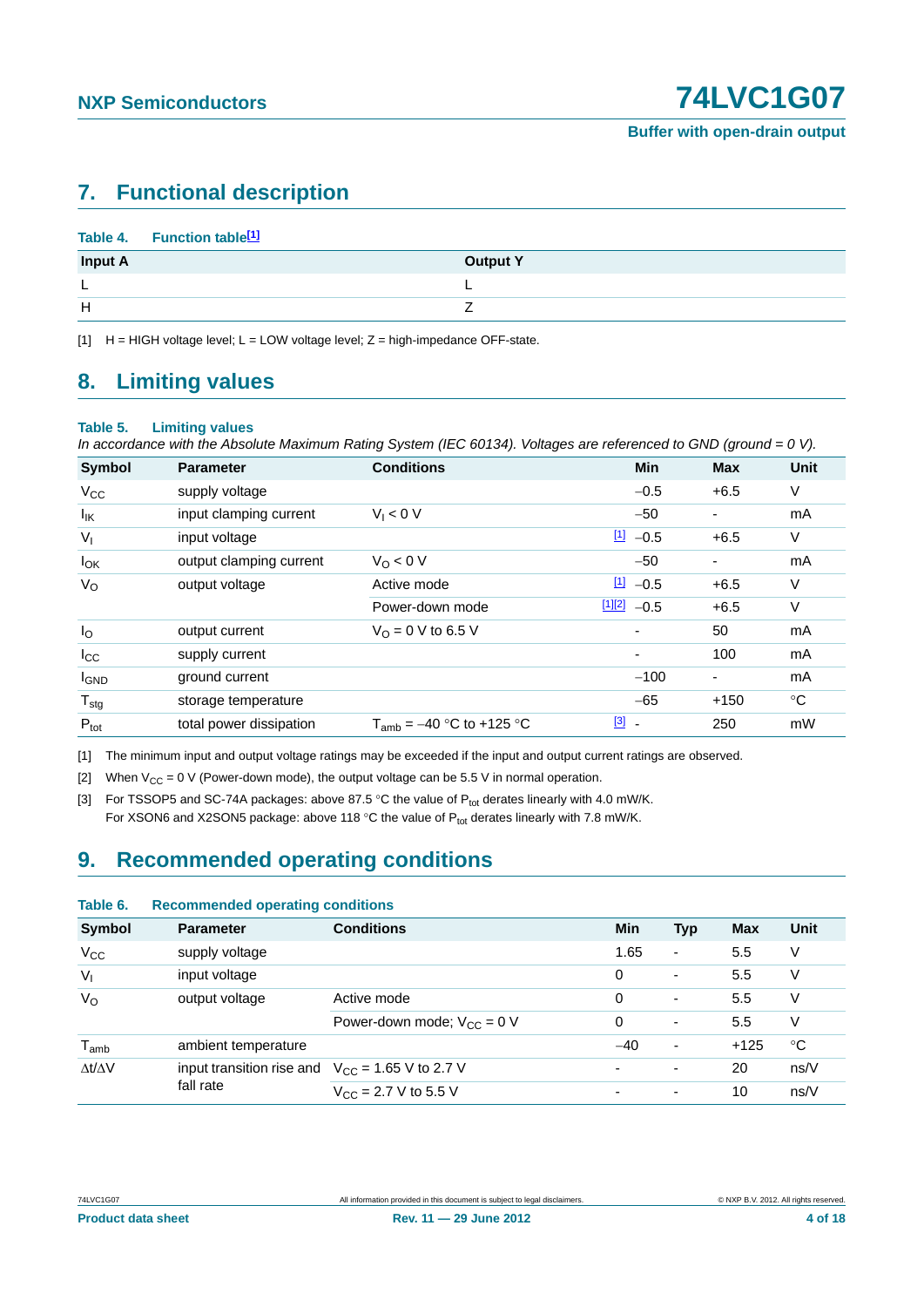**Buffer with open-drain output**

## <span id="page-4-2"></span>**10. Static characteristics**

#### **Table 7. Static characteristics**

*At recommended operating conditions; voltages are referenced to GND (ground = 0 V).*

| Symbol          | Parameter                       | <b>Conditions</b>                                                                       |              | -40 °C to +85 °C         |                          |                | -40 °C to +125 °C        |                              | <b>Unit</b> |
|-----------------|---------------------------------|-----------------------------------------------------------------------------------------|--------------|--------------------------|--------------------------|----------------|--------------------------|------------------------------|-------------|
|                 |                                 |                                                                                         | Min          |                          | Typ <sup>[1]</sup>       | <b>Max</b>     | Min                      | <b>Max</b>                   |             |
| V <sub>IH</sub> | <b>HIGH-level</b>               | $V_{CC}$ = 1.65 V to 1.95 V                                                             | $0.65V_{CC}$ |                          |                          |                | $0.65V_{CC}$             | $\qquad \qquad \blacksquare$ | V           |
| input voltage   | $V_{CC}$ = 2.3 V to 2.7 V       | 1.7                                                                                     |              | $\overline{\phantom{a}}$ | $\blacksquare$           | 1.7            |                          | V                            |             |
|                 |                                 | $V_{CC}$ = 2.7 V to 3.6 V                                                               | 2.0          |                          | $\overline{\phantom{a}}$ | $\blacksquare$ | 2.0                      | $\blacksquare$               | V           |
|                 |                                 | $V_{CC}$ = 4.5 V to 5.5 V                                                               | $0.7V_{CC}$  |                          | ۰                        | $\blacksquare$ | $0.7V_{CC}$              |                              | V           |
| $V_{IL}$        | LOW-level                       | $V_{CC}$ = 1.65 V to 1.95 V                                                             | ÷,           |                          | $\overline{\phantom{a}}$ | $0.35V_{CC}$   | $\overline{\phantom{a}}$ | $0.35V_{CC}$                 | $\vee$      |
|                 | input voltage                   | $V_{\text{CC}} = 2.3 \text{ V}$ to 2.7 V                                                |              |                          | $\overline{\phantom{a}}$ | 0.7            | $\overline{\phantom{a}}$ | 0.7                          | V           |
|                 |                                 | $V_{CC}$ = 2.7 V to 3.6 V                                                               |              |                          | $\frac{1}{2}$            | 0.8            |                          | 0.8                          | $\vee$      |
|                 |                                 | $V_{CC}$ = 4.5 V to 5.5 V                                                               | -            |                          | $\overline{\phantom{a}}$ | $0.3V_{CC}$    | $\overline{\phantom{a}}$ | $0.3V_{CC}$                  | V           |
| $V_{OL}$        | LOW-level                       | $V_I = V_{IH}$ or $V_{IL}$                                                              |              |                          |                          |                |                          |                              |             |
|                 | output voltage                  | $I_{\Omega} = 100 \mu A$ ;<br>$V_{CC}$ = 1.65 V to 5.5 V                                |              |                          | $\blacksquare$           | 0.10           |                          | 0.10                         | $\vee$      |
|                 |                                 | $IO = 4 mA$ ; $VCC = 1.65 V$                                                            | ٠            |                          | $\blacksquare$           | 0.45           | $\frac{1}{2}$            | 0.70                         | V           |
|                 |                                 | $IO = 8$ mA; $VCC = 2.3$ V                                                              |              |                          | $\blacksquare$           | 0.30           | $\blacksquare$           | 0.45                         | $\vee$      |
|                 |                                 | $IO$ = 12 mA; $VCC$ = 2.7 V                                                             |              |                          | $\blacksquare$           | 0.40           | $\overline{\phantom{a}}$ | 0.60                         | V           |
|                 |                                 | $IO = 24$ mA; $VCC = 3.0$ V                                                             |              |                          | $\overline{\phantom{a}}$ | 0.55           | $\blacksquare$           | 0.80                         | $\vee$      |
|                 |                                 | $I_{\Omega}$ = 32 mA; $V_{\text{CC}}$ = 4.5 V                                           |              |                          | $\overline{\phantom{a}}$ | 0.55           | $\blacksquare$           | 0.80                         | V           |
| $\mathbf{l}_1$  | input leakage<br>current        | $V_1 = 5.5$ V or GND;<br>$V_{CC} = 0 V$ to 5.5 V                                        | $[2]$        |                          | ±0.1                     | $\pm 5$        |                          | ±100                         | $\mu$ A     |
| $I_{OZ}$        | OFF-state<br>output current     | $V_I = V_{IH}$ or $V_{IL}$ ;<br>$V_{\rm O}$ = $V_{\rm CC}$ or GND; $V_{\rm CC}$ = 5.5 V | ÷,           |                          | ±0.1                     | ±10            | $\overline{\phantom{a}}$ | ±100                         | μA          |
| loff            | power-off<br>leakage<br>current | $V_1$ or $V_0$ = 5.5 V; $V_{CC}$ = 0 V                                                  | ٠            |                          | ±0.1                     | ±10            |                          | ±200                         | μA          |
| $I_{\rm CC}$    | supply current                  | $V_1 = 5.5$ V or GND; $I_0 = 0$ A;<br>$V_{CC}$ = 1.65 V to 5.5 V                        |              |                          | 0.1                      | 10             | ÷,                       | 200                          | μA          |
| $\Delta I_{CC}$ | additional<br>supply current    | per pin; $V_1 = V_{CC} - 0.6 V$ ;<br>$IO = 0$ A; $VCC = 2.3$ V to 5.5 V                 | $[2]$        |                          | 5                        | 500            |                          | 5000                         | μA          |
| $C_{1}$         | input<br>capacitance            | $V_{CC}$ = 3.3 V; V <sub>1</sub> = GND to V <sub>CC</sub>                               |              |                          | 5.0                      |                |                          |                              | рF          |

<span id="page-4-0"></span>[1] All typical values are measured at  $T_{amb} = 25 \degree C$ .

<span id="page-4-1"></span>[2] These typical values are measured at  $V_{CC} = 3.3$  V.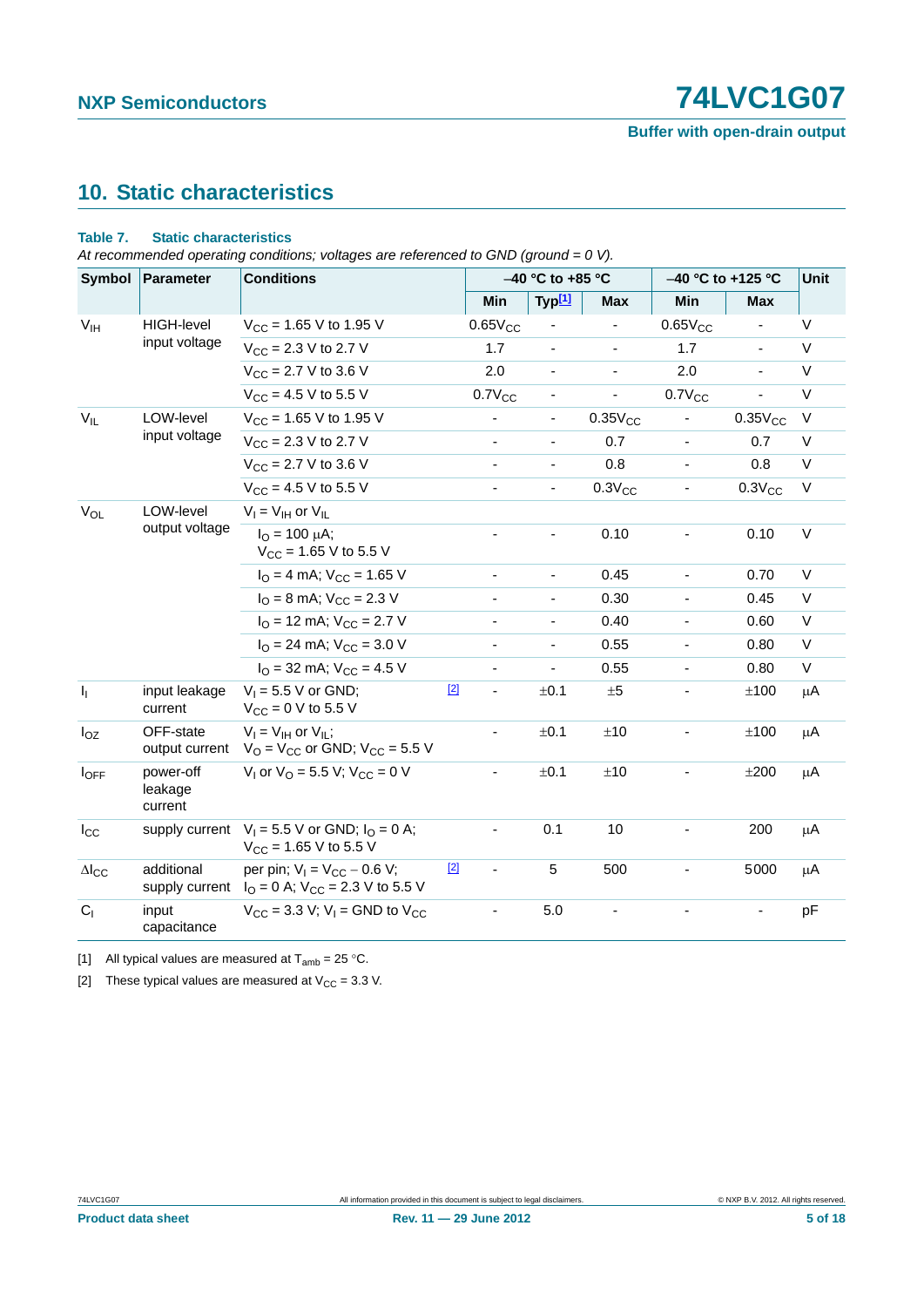## <span id="page-5-4"></span>**11. Dynamic characteristics**

#### **Table 8. Dynamic characteristics**

*Voltages are referenced to GND (ground = 0 V); for load circuit see [Figure 9.](#page-6-0)* 

|                 | Symbol Parameter                 | <b>Conditions</b>                          |             | $-40$ °C to +85 °C |                    |                | $-40$ °C to +125 °C Unit |            |    |
|-----------------|----------------------------------|--------------------------------------------|-------------|--------------------|--------------------|----------------|--------------------------|------------|----|
|                 |                                  |                                            |             | Min                | Typ <sup>[1]</sup> | <b>Max</b>     | <b>Min</b>               | <b>Max</b> |    |
| $t_{\text{pd}}$ | propagation delay                | A to Y; see Figure 8                       | $[2]$       |                    |                    |                |                          |            |    |
|                 |                                  | $V_{CC}$ = 1.65 V to 1.95 V                |             | 1.0                | 2.6                | 6.7            | 1.0                      | 8.4        | ns |
|                 |                                  | $V_{\text{CC}} = 2.3 \text{ V}$ to 2.7 V   |             | 0.5                | 1.7                | 5.5            | 0.5                      | 7.0        | ns |
|                 |                                  | $V_{C}$ = 2.7 V                            |             | 0.5                | 2.3                | 4.7            | 0.5                      | 6.0        | ns |
|                 |                                  | $V_{CC}$ = 3.0 V to 3.6 V                  |             | 0.5                | 2.2                | 4.2            | 0.5                      | 5.5        | ns |
|                 |                                  | $V_{CC}$ = 4.5 V to 5.5 V                  |             | 0.5                | 1.6                | 3.5            | 0.5                      | 4.5        | ns |
| $C_{PD}$        | power dissipation<br>capacitance | $V_1$ = GND to $V_{CC}$ ; $V_{CC}$ = 3.3 V | $\boxed{3}$ | ٠                  | 7.0                | $\blacksquare$ |                          |            | pF |

<span id="page-5-0"></span>[1] Typical values are measured at  $T_{amb} = 25 \degree C$  and  $V_{CC} = 1.8 \text{ V}$ , 2.5 V, 2.7 V, 3.3 V and 5.0 V respectively.

<span id="page-5-2"></span>[2]  $t_{\text{od}}$  is the same as  $t_{\text{PLZ}}$  and  $t_{\text{PZL}}$ .

<span id="page-5-3"></span>[3] C<sub>PD</sub> is used to determine the dynamic power dissipation ( $P_D$  in  $\mu$ W).

 $P_D = C_{PD} \times V_{CC}^2 \times f_i \times N + \Sigma (C_L \times V_{CC}^2 \times f_o)$  where:  $f_i$  = input frequency in MHz;

 $f_0$  = output frequency in MHz;

 $C_1$  = output load capacitance in pF;

 $V_{CC}$  = supply voltage in V;

 $N =$  number of inputs switching;

 $\Sigma(C_L \times V_{CC}^2 \times f_0) =$  sum of outputs.

## <span id="page-5-5"></span>**12. Waveforms**



<span id="page-5-1"></span>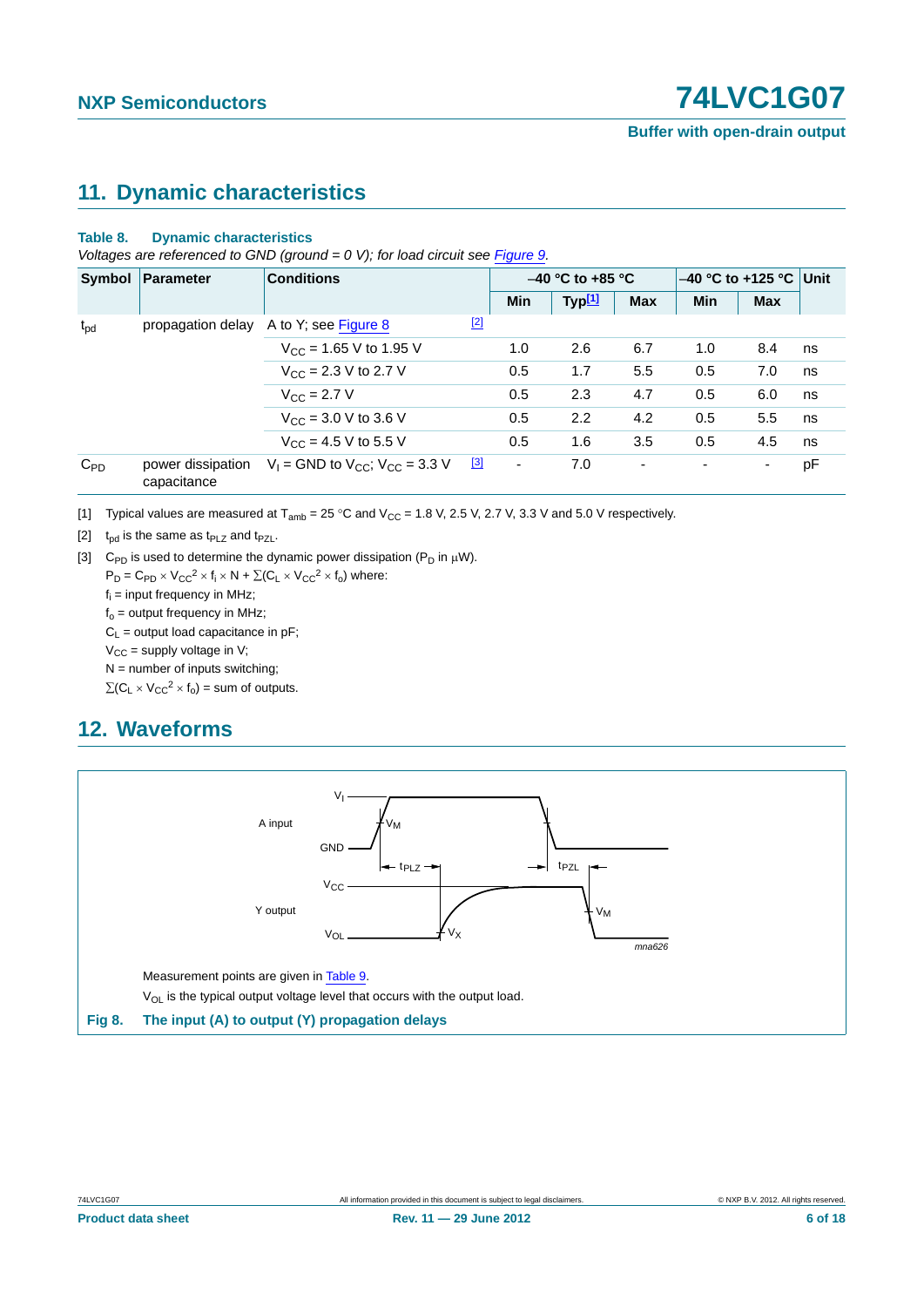#### **Buffer with open-drain output**

<span id="page-6-1"></span>

| Table 9.<br><b>Measurement points</b> |                        |             |                   |  |  |
|---------------------------------------|------------------------|-------------|-------------------|--|--|
| <b>Supply voltage</b>                 | Input<br><b>Output</b> |             |                   |  |  |
| $V_{CC}$                              | V <sub>M</sub>         | Vм          | $V_X$             |  |  |
| 1.65 V to 1.95 V                      | $0.5V_{CC}$            | $0.5V_{CC}$ | $V_{OL}$ + 0.15 V |  |  |
| 2.3 V to 2.7 V                        | $0.5V_{CC}$            | $0.5V_{CC}$ | $V_{OL}$ + 0.15 V |  |  |
| 2.7V                                  | 1.5V                   | 1.5V        | $V_{OL}$ + 0.3 V  |  |  |
| 3.0 V to 3.6 V                        | 1.5V                   | 1.5V        | $V_{OL}$ + 0.3 V  |  |  |
| 4.5 V to 5.5 V                        | $0.5V_{CC}$            | $0.5V_{CC}$ | $V_{OL}$ + 0.3 V  |  |  |



Test data is given in [Table 10.](#page-6-2)

Definitions for test circuit:

 $R_L$  = Load resistance.

 $C_L$  = Load capacitance including jig and probe capacitance.

 $R_T$  = Termination resistance should be equal to the output impedance  $Z_0$  of the pulse generator.

 $V_{EXT}$  = External voltage for measuring switching times.

<span id="page-6-0"></span>**Fig 9. Test circuit for measuring switching times**

#### <span id="page-6-2"></span>**Table 10. Test data**

| <b>Supply voltage</b> | Input          |               | Load                      |              | <b>VEXT</b>          |
|-----------------------|----------------|---------------|---------------------------|--------------|----------------------|
| <b>V<sub>cc</sub></b> | V <sub>I</sub> | $t_r, t_f$    | $\mathsf{C}_{\mathsf{L}}$ | $R_L$        | $ t_{PZL}, t_{PLZ} $ |
| 1.65 V to 1.95 V      | $V_{\rm CC}$   | $\leq$ 2.0 ns | 30 pF                     | 1 k $\Omega$ | $2V_{CC}$            |
| 2.3 V to 2.7 V        | $V_{\rm CC}$   | $\leq$ 2.0 ns | 30 pF                     | 500 $\Omega$ | $2V_{CC}$            |
| 2.7V                  | 2.7V           | $\leq$ 2.5 ns | 50 pF                     | 500 $\Omega$ | 6 V                  |
| 3.0 V to 3.6 V        | 2.7V           | $\leq$ 2.5 ns | 50 pF                     | 500 $\Omega$ | 6 V                  |
| 4.5 V to 5.5 V        | Vcc            | $\leq$ 2.5 ns | 50 pF                     | $500 \Omega$ | $2V_{CC}$            |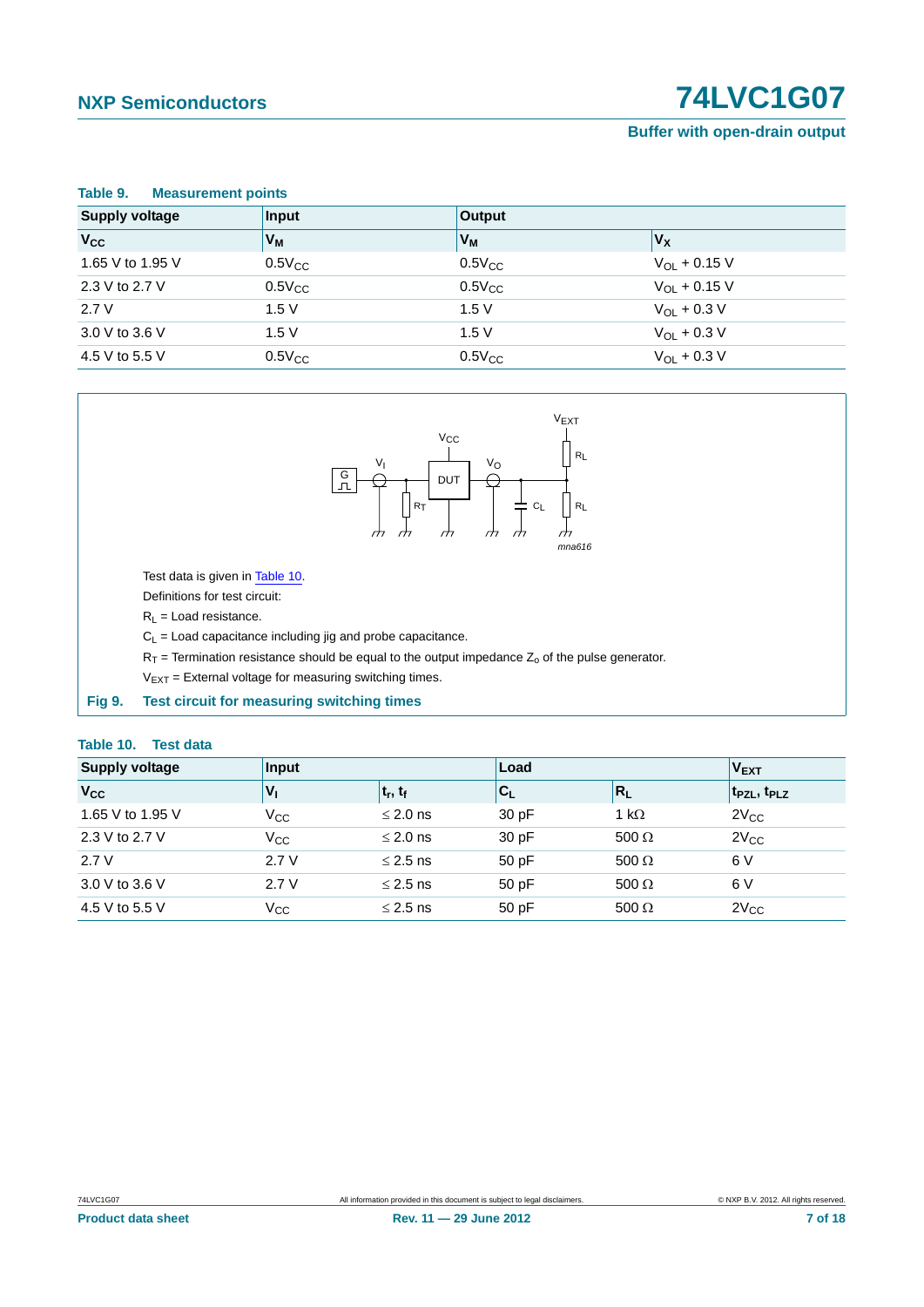**Buffer with open-drain output**

### <span id="page-7-0"></span>**13. Package outline**



#### **Fig 10. Package outline SOT353-1 (TSSOP5)**

74LVC1G07 All information provided in this document is subject to legal disclaimers. © NXP B.V. 2012. All rights reserved.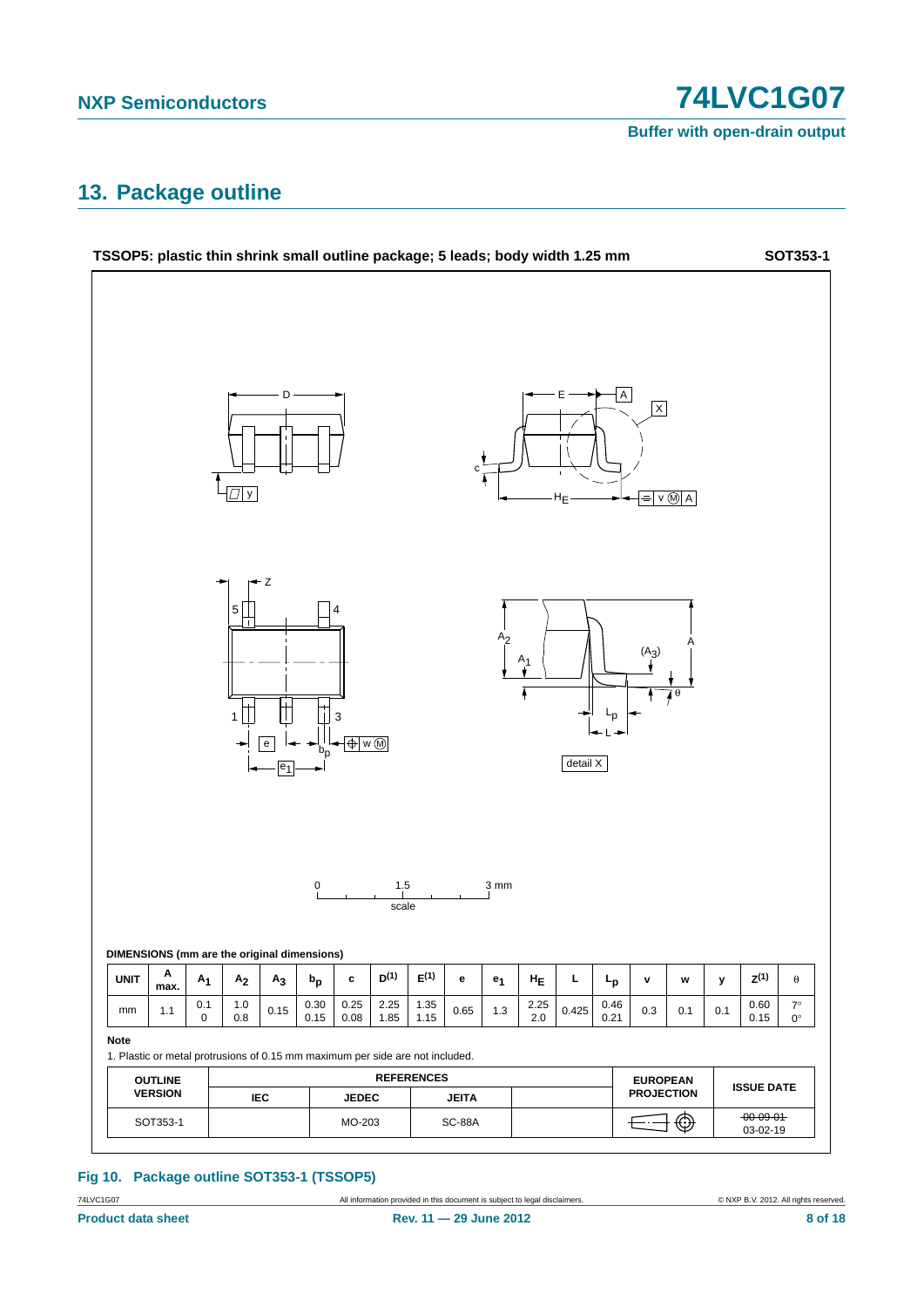**Buffer with open-drain output**



**Fig 11. Package outline SOT753 (SC-74A)**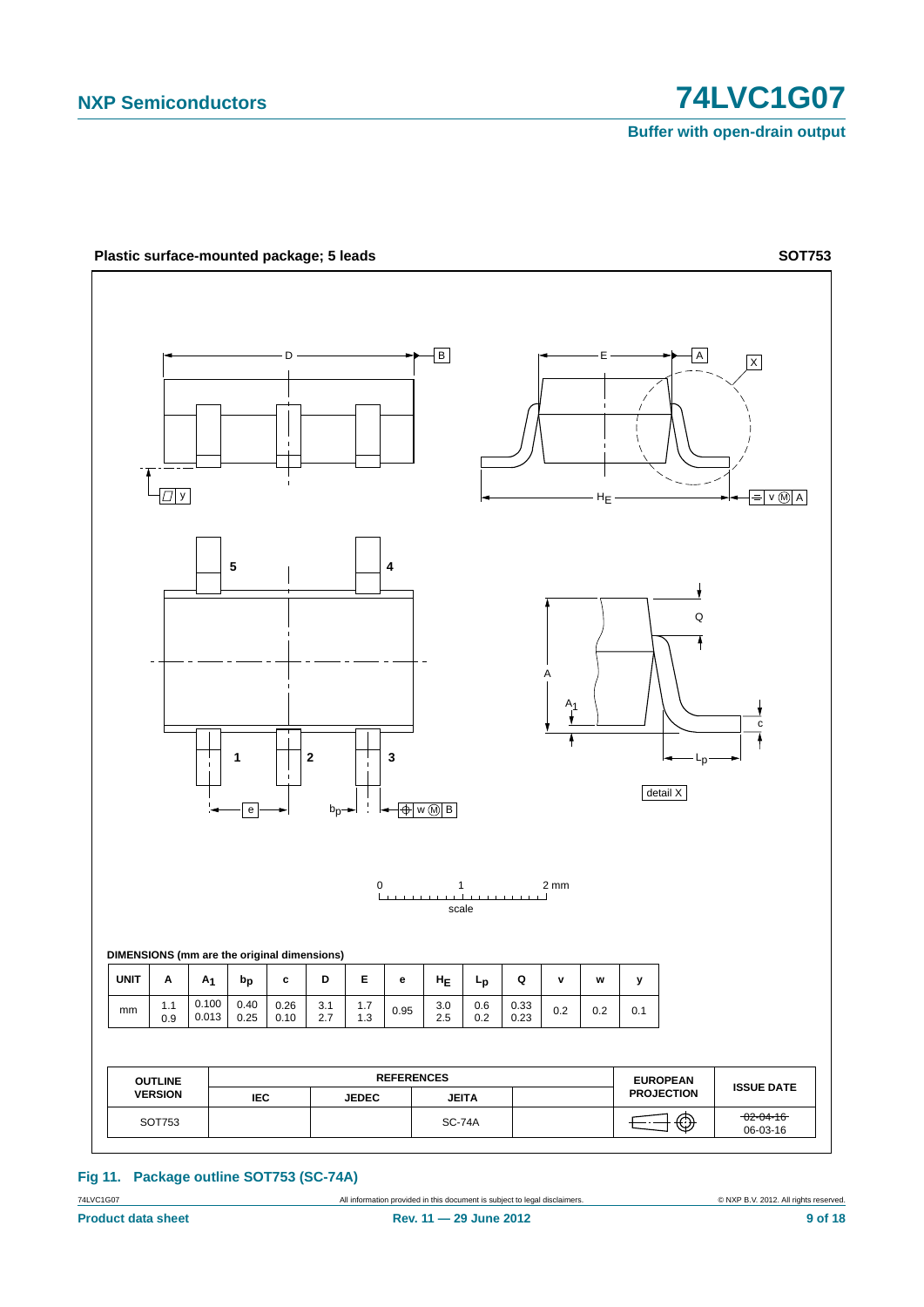**Buffer with open-drain output**



<span id="page-9-0"></span>**Fig 12. Package outline SOT886 (XSON6)**

74LVC1G07 All information provided in this document is subject to legal disclaimers. © NXP B.V. 2012. All rights reserved.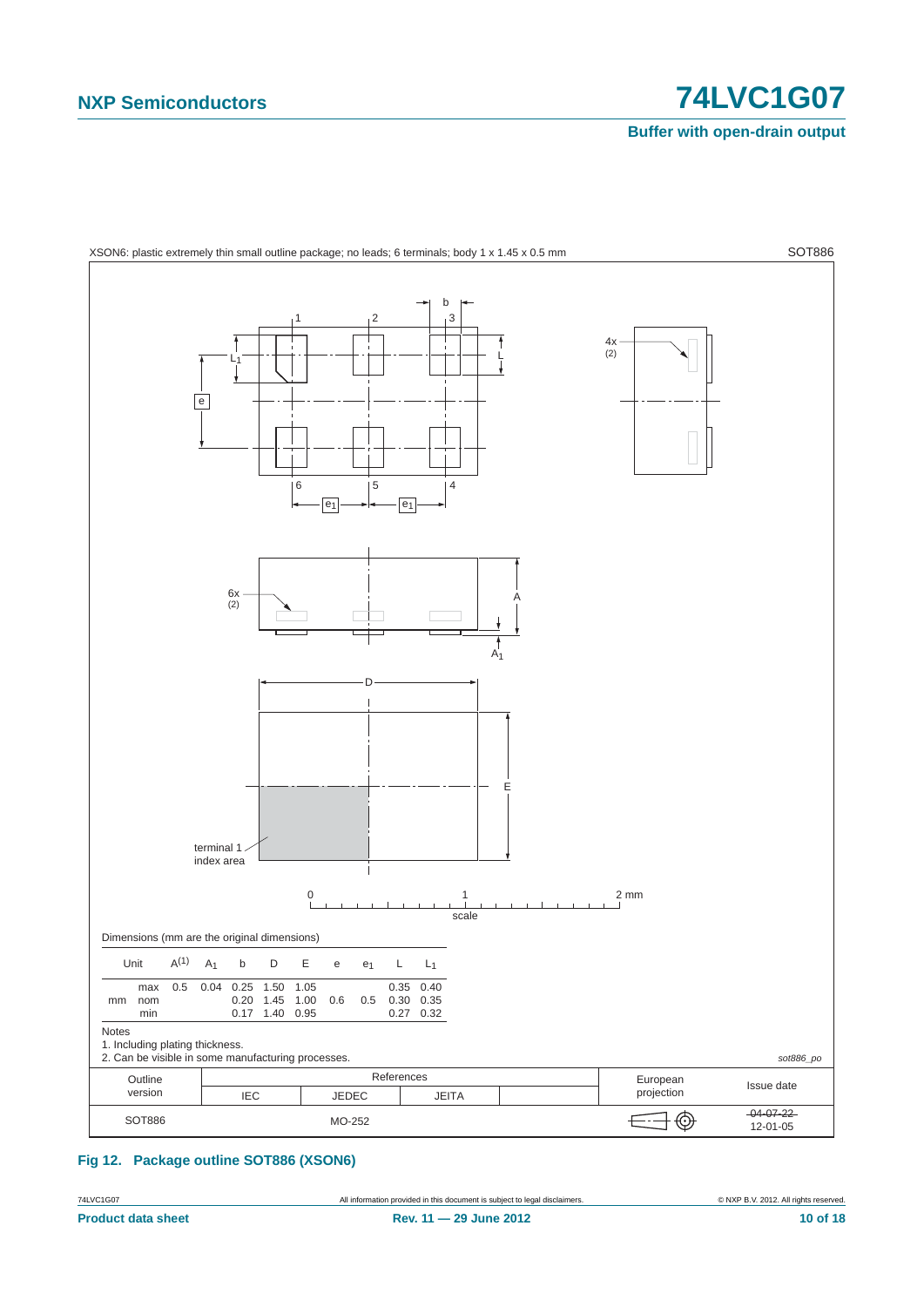## **NXP Semiconductors 12021 12031 1204 1205 1206 1207**

**Buffer with open-drain output**



#### **Fig 13. Package outline SOT891 (XSON6)**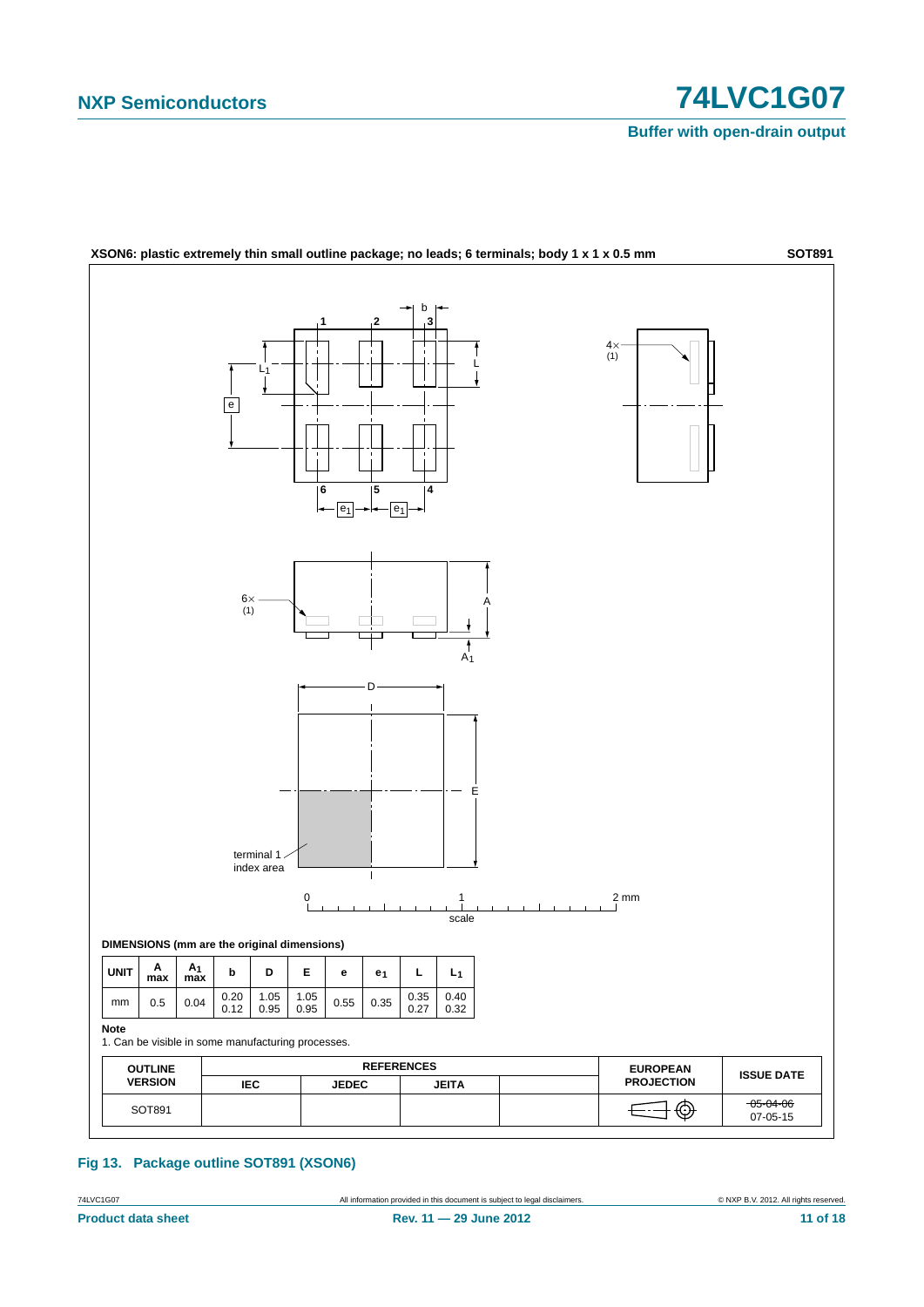**Buffer with open-drain output**



## **XSON6: extremely thin small outline package; no leads;**

**Fig 14. Package outline SOT1115 (XSON6)**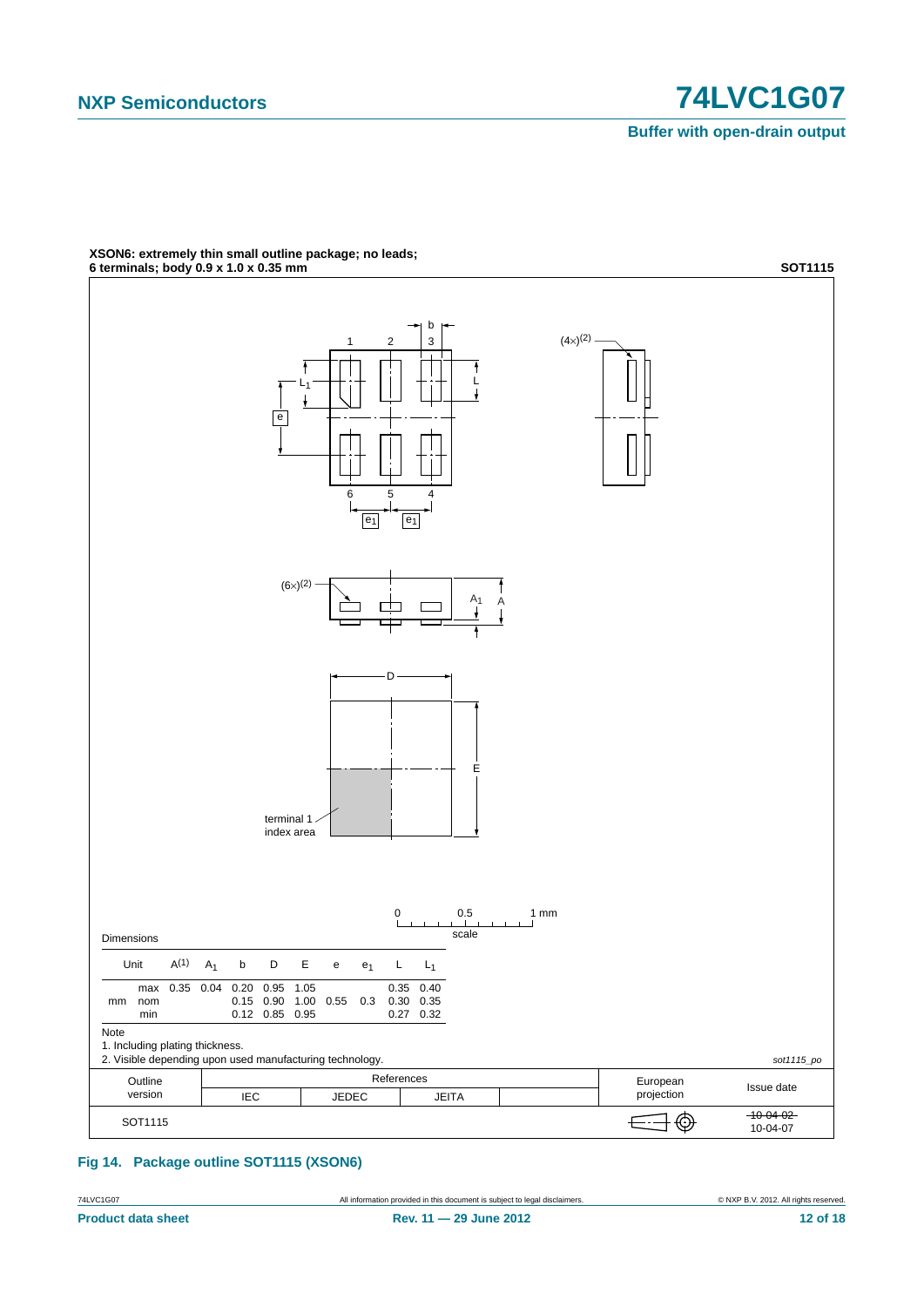**Buffer with open-drain output**



**XSON6: extremely thin small outline package; no leads;**

**Fig 15. Package outline SOT1202 (XSON6)**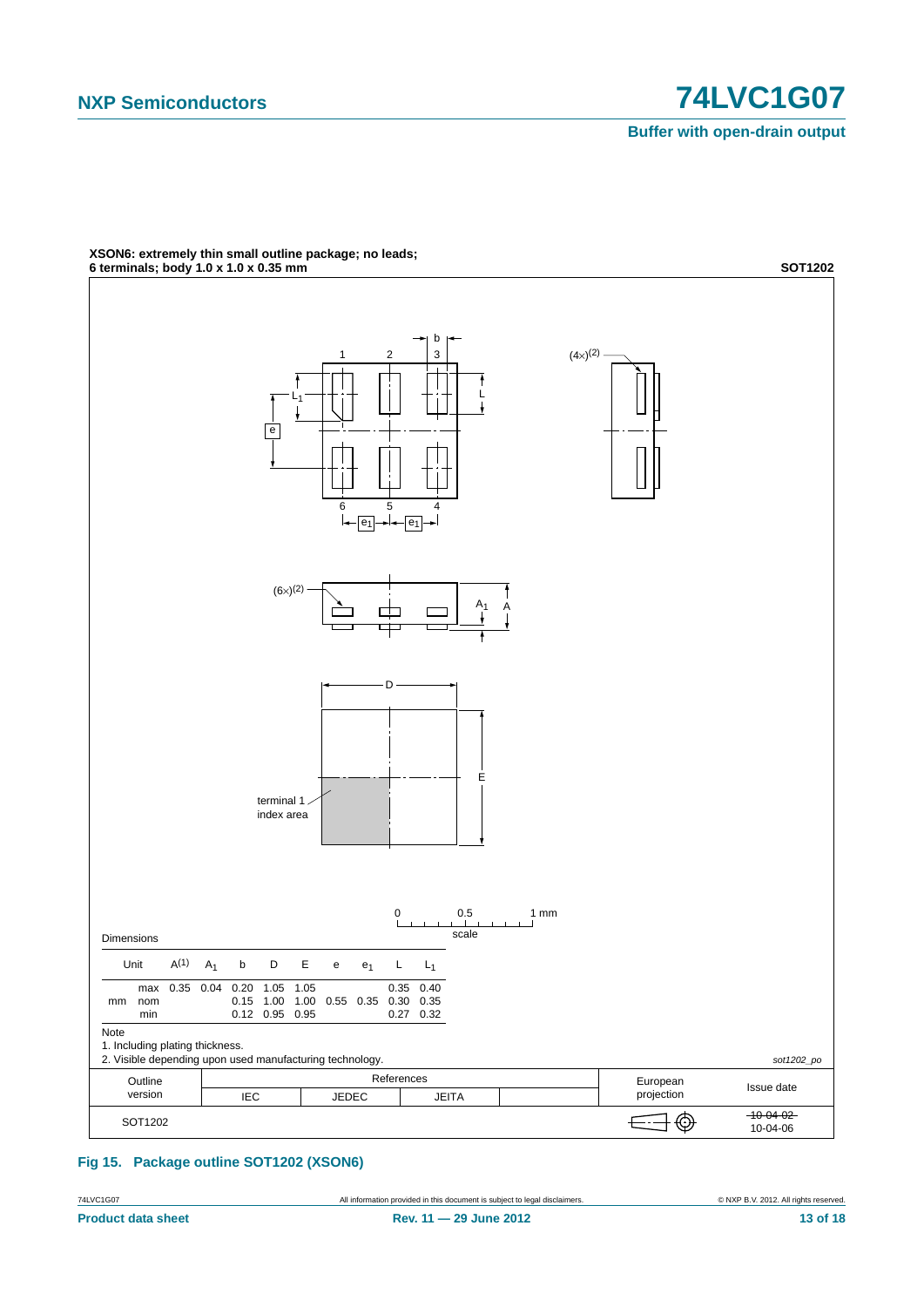**Buffer with open-drain output**



**X2SON5: plastic thermal enhanced extremely thin small outline package; no leads;**

**Fig 16. Package outline SOT1226 (X2SON5)**

74LVC1G07 All information provided in this document is subject to legal disclaimers. © NXP B.V. 2012. All rights reserved.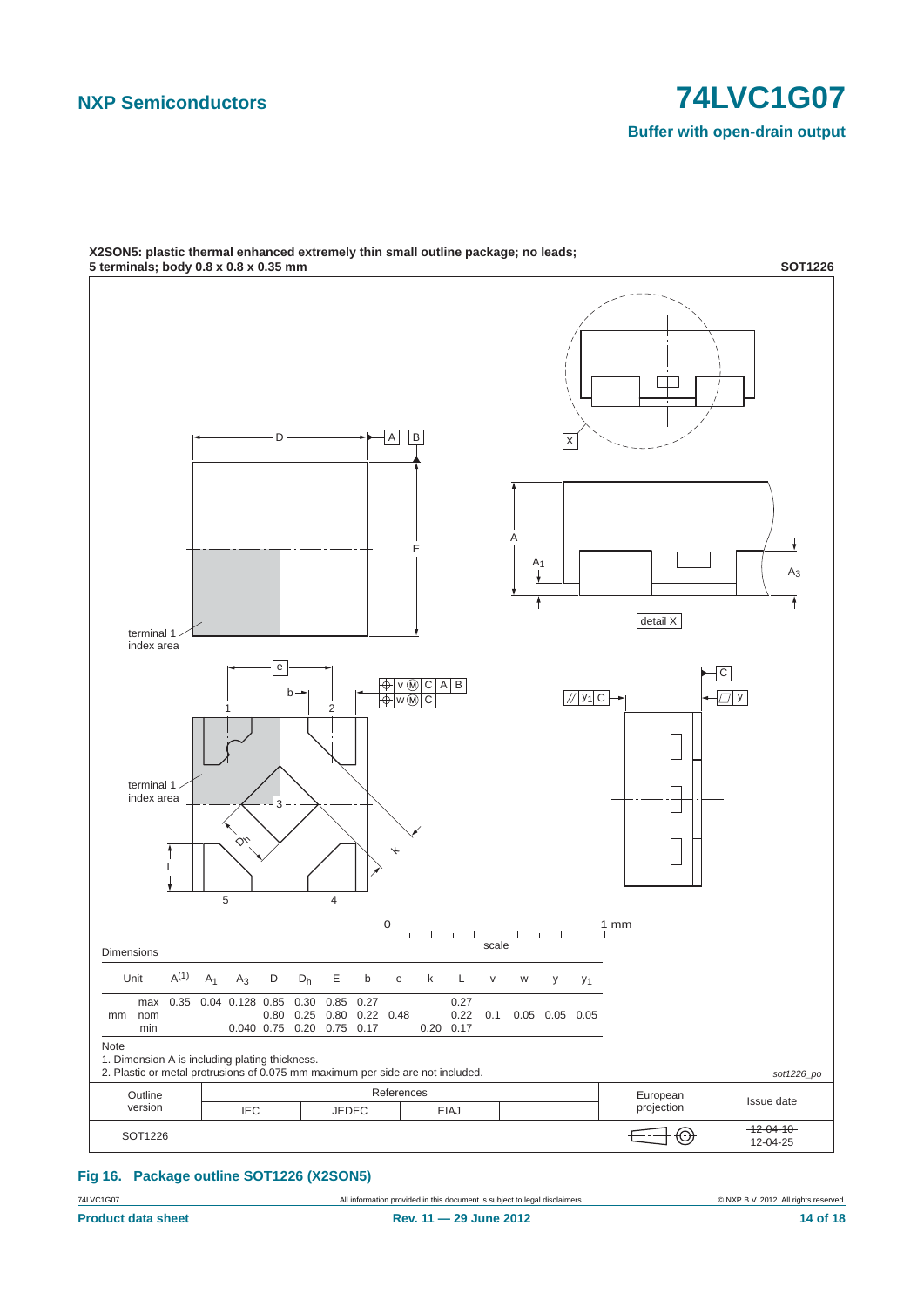## <span id="page-14-0"></span>**14. Abbreviations**

|             | <b>Table 11. Abbreviations</b>                 |
|-------------|------------------------------------------------|
| Acronym     | <b>Description</b>                             |
| <b>CMOS</b> | <b>Complementary Metal Oxide Semiconductor</b> |
| <b>DUT</b>  | Device Under Test                              |
| <b>ESD</b>  | ElectroStatic Discharge                        |
| <b>HBM</b>  | Human Body Model                               |
| МM          | Machine Model                                  |
| <b>TTL</b>  | Transistor-Transistor Logic                    |

### <span id="page-14-1"></span>**15. Revision history**

### **Table 12. Revision history Document ID Release date Data sheet status Change notice Supersedes** 74LVC1G07 v.11 20120629 Product data sheet - 74LVC1G07 v.10 Modifications: **•** Added type number 74LVC1G07GX (SOT1226) **•** Package outline drawing of SOT886 [\(Figure 12](#page-9-0)) modified. 74LVC1G07 v.10 20111207 Product data sheet - 74LVC1G07 v.9 Modifications: **•** Legal pages updated. 74LVC1G07 v.9 20100824 Product data sheet - 74LVC1G07 v.8 74LVC1G07 v.8 20070717 Product data sheet - 74LVC1G07 v.7 74LVC1G07 v.7 20070515 Product data sheet - 74LVC1G07 v.6 74LVC1G07 v.6 20040907 Product specification - 74LVC1G07 v.5 74LVC1G07 v.5 20030307 Product specification - 74LVC1G07 v.4 74LVC1G07 v.4 20021002 Product specification - 74LVC1G07 v.3 74LVC1G07 v.3 20020528 Product specification - 74LVC1G07 v.2 74LVC1G07 v.2 20010406 Product specification - 74LVC1G07 v.1 74LVC1G07 v.1 20001122 Product specification - -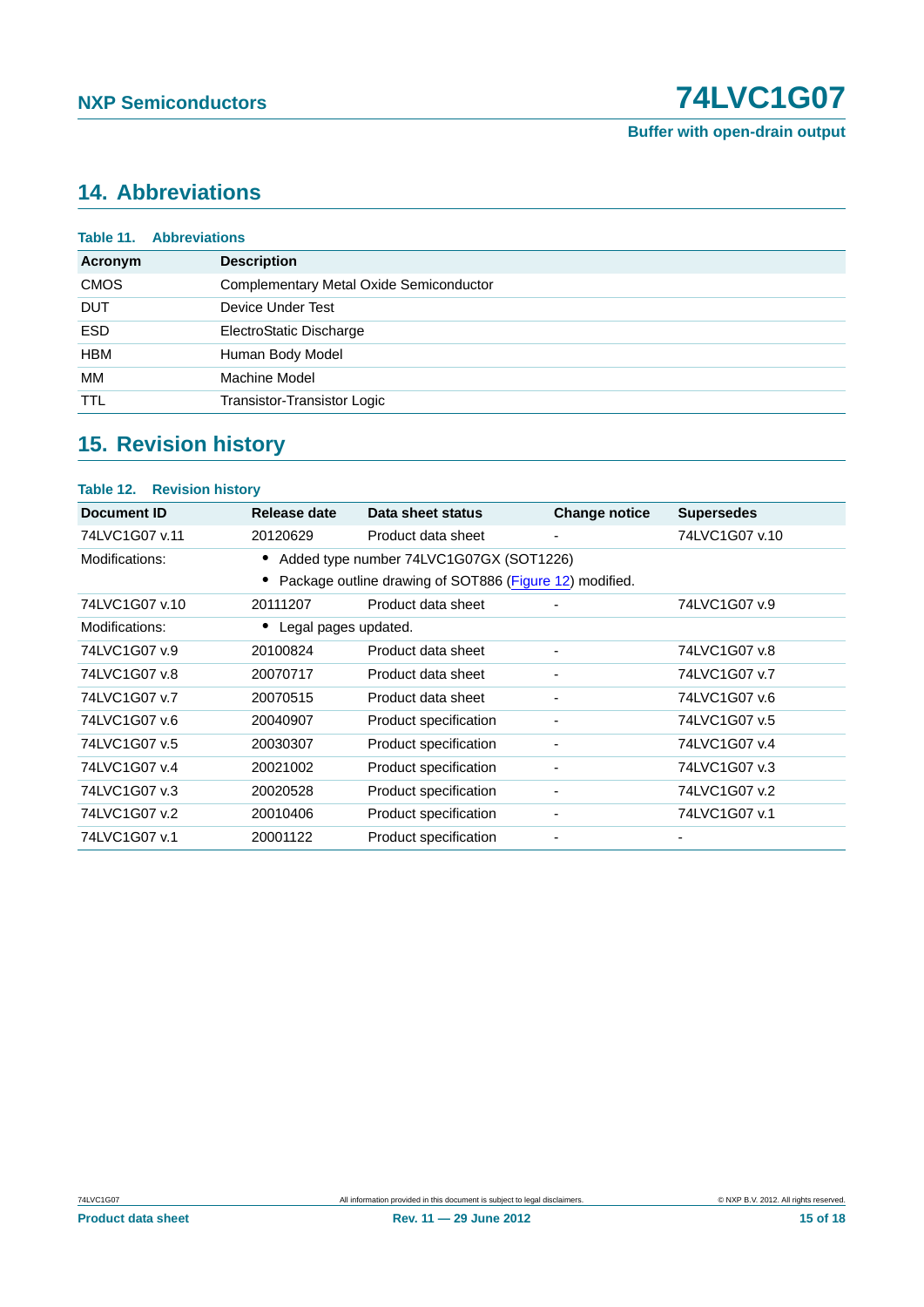## <span id="page-15-0"></span>**16. Legal information**

#### <span id="page-15-1"></span>**16.1 Data sheet status**

| Document status[1][2]          | Product status <sup>[3]</sup> | <b>Definition</b>                                                                     |
|--------------------------------|-------------------------------|---------------------------------------------------------------------------------------|
| Objective [short] data sheet   | Development                   | This document contains data from the objective specification for product development. |
| Preliminary [short] data sheet | Qualification                 | This document contains data from the preliminary specification.                       |
| Product [short] data sheet     | Production                    | This document contains the product specification.                                     |

[1] Please consult the most recently issued document before initiating or completing a design.

[2] The term 'short data sheet' is explained in section "Definitions".

[3] The product status of device(s) described in this document may have changed since this document was published and may differ in case of multiple devices. The latest product status<br>information is available on the Intern

#### <span id="page-15-2"></span>**16.2 Definitions**

**Draft —** The document is a draft version only. The content is still under internal review and subject to formal approval, which may result in modifications or additions. NXP Semiconductors does not give any representations or warranties as to the accuracy or completeness of information included herein and shall have no liability for the consequences of use of such information.

**Short data sheet —** A short data sheet is an extract from a full data sheet with the same product type number(s) and title. A short data sheet is intended for quick reference only and should not be relied upon to contain detailed and full information. For detailed and full information see the relevant full data sheet, which is available on request via the local NXP Semiconductors sales office. In case of any inconsistency or conflict with the short data sheet, the full data sheet shall prevail.

**Product specification —** The information and data provided in a Product data sheet shall define the specification of the product as agreed between NXP Semiconductors and its customer, unless NXP Semiconductors and customer have explicitly agreed otherwise in writing. In no event however, shall an agreement be valid in which the NXP Semiconductors product is deemed to offer functions and qualities beyond those described in the Product data sheet.

#### <span id="page-15-3"></span>**16.3 Disclaimers**

**Limited warranty and liability —** Information in this document is believed to be accurate and reliable. However, NXP Semiconductors does not give any representations or warranties, expressed or implied, as to the accuracy or completeness of such information and shall have no liability for the consequences of use of such information. NXP Semiconductors takes no responsibility for the content in this document if provided by an information source outside of NXP Semiconductors.

In no event shall NXP Semiconductors be liable for any indirect, incidental, punitive, special or consequential damages (including - without limitation - lost profits, lost savings, business interruption, costs related to the removal or replacement of any products or rework charges) whether or not such damages are based on tort (including negligence), warranty, breach of contract or any other legal theory.

Notwithstanding any damages that customer might incur for any reason whatsoever, NXP Semiconductors' aggregate and cumulative liability towards customer for the products described herein shall be limited in accordance with the *Terms and conditions of commercial sale* of NXP Semiconductors.

**Right to make changes —** NXP Semiconductors reserves the right to make changes to information published in this document, including without limitation specifications and product descriptions, at any time and without notice. This document supersedes and replaces all information supplied prior to the publication hereof.

**Suitability for use —** NXP Semiconductors products are not designed, authorized or warranted to be suitable for use in life support, life-critical or safety-critical systems or equipment, nor in applications where failure or malfunction of an NXP Semiconductors product can reasonably be expected to result in personal injury, death or severe property or environmental damage. NXP Semiconductors and its suppliers accept no liability for inclusion and/or use of NXP Semiconductors products in such equipment or applications and therefore such inclusion and/or use is at the customer's own risk.

**Applications —** Applications that are described herein for any of these products are for illustrative purposes only. NXP Semiconductors makes no representation or warranty that such applications will be suitable for the specified use without further testing or modification.

Customers are responsible for the design and operation of their applications and products using NXP Semiconductors products, and NXP Semiconductors accepts no liability for any assistance with applications or customer product design. It is customer's sole responsibility to determine whether the NXP Semiconductors product is suitable and fit for the customer's applications and products planned, as well as for the planned application and use of customer's third party customer(s). Customers should provide appropriate design and operating safeguards to minimize the risks associated with their applications and products.

NXP Semiconductors does not accept any liability related to any default, damage, costs or problem which is based on any weakness or default in the customer's applications or products, or the application or use by customer's third party customer(s). Customer is responsible for doing all necessary testing for the customer's applications and products using NXP Semiconductors products in order to avoid a default of the applications and the products or of the application or use by customer's third party customer(s). NXP does not accept any liability in this respect.

**Limiting values —** Stress above one or more limiting values (as defined in the Absolute Maximum Ratings System of IEC 60134) will cause permanent damage to the device. Limiting values are stress ratings only and (proper) operation of the device at these or any other conditions above those given in the Recommended operating conditions section (if present) or the Characteristics sections of this document is not warranted. Constant or repeated exposure to limiting values will permanently and irreversibly affect the quality and reliability of the device.

**Terms and conditions of commercial sale —** NXP Semiconductors products are sold subject to the general terms and conditions of commercial sale, as published at<http://www.nxp.com/profile/terms>, unless otherwise agreed in a valid written individual agreement. In case an individual agreement is concluded only the terms and conditions of the respective agreement shall apply. NXP Semiconductors hereby expressly objects to applying the customer's general terms and conditions with regard to the purchase of NXP Semiconductors products by customer.

**No offer to sell or license —** Nothing in this document may be interpreted or construed as an offer to sell products that is open for acceptance or the grant, conveyance or implication of any license under any copyrights, patents or other industrial or intellectual property rights.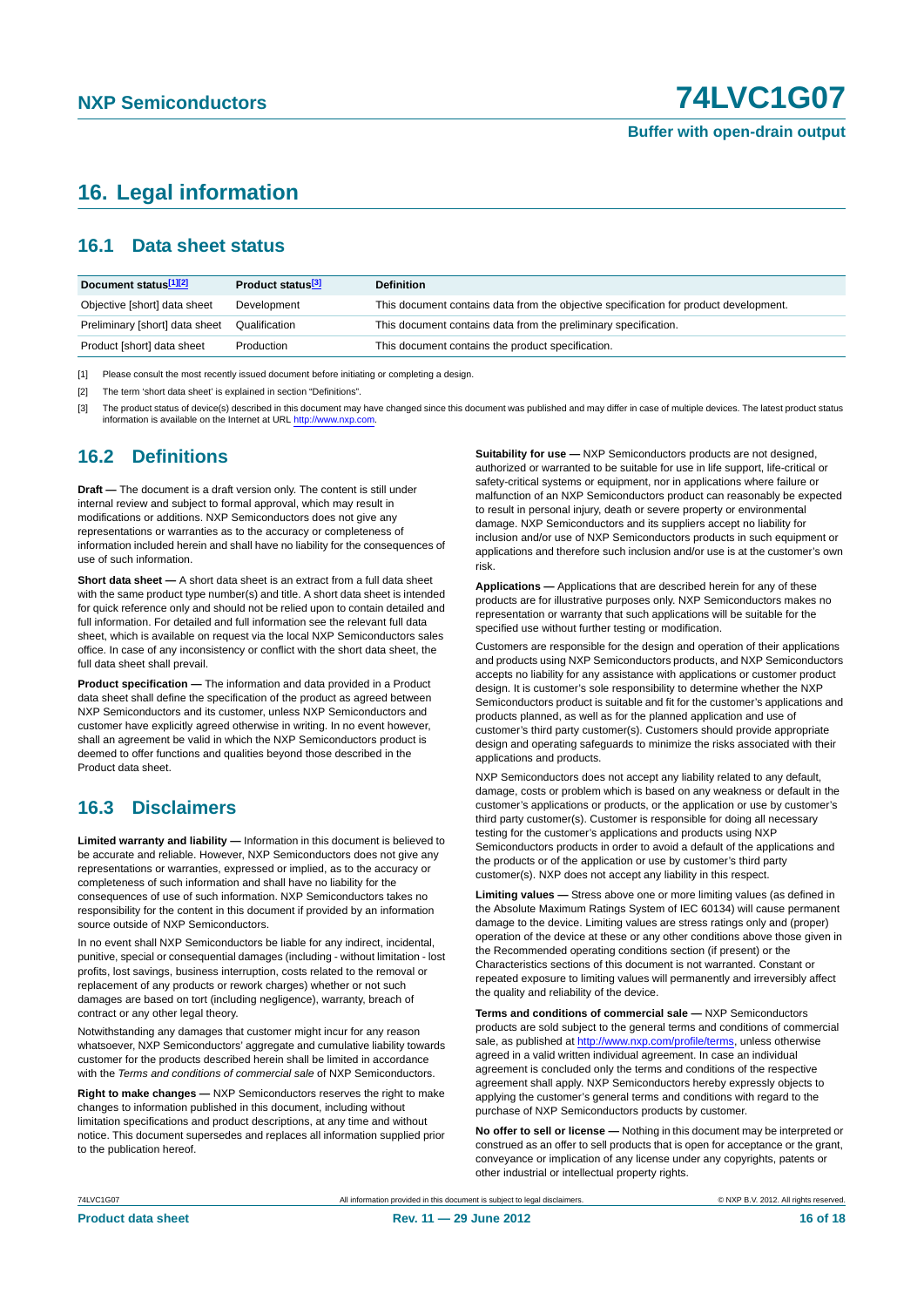#### **Buffer with open-drain output**

**Export control —** This document as well as the item(s) described herein may be subject to export control regulations. Export might require a prior authorization from competent authorities.

**Non-automotive qualified products —** Unless this data sheet expressly states that this specific NXP Semiconductors product is automotive qualified, the product is not suitable for automotive use. It is neither qualified nor tested in accordance with automotive testing or application requirements. NXP Semiconductors accepts no liability for inclusion and/or use of non-automotive qualified products in automotive equipment or applications.

In the event that customer uses the product for design-in and use in automotive applications to automotive specifications and standards, customer (a) shall use the product without NXP Semiconductors' warranty of the product for such automotive applications, use and specifications, and (b) whenever customer uses the product for automotive applications beyond

NXP Semiconductors' specifications such use shall be solely at customer's own risk, and (c) customer fully indemnifies NXP Semiconductors for any liability, damages or failed product claims resulting from customer design and use of the product for automotive applications beyond NXP Semiconductors' standard warranty and NXP Semiconductors' product specifications.

**Translations —** A non-English (translated) version of a document is for reference only. The English version shall prevail in case of any discrepancy between the translated and English versions.

#### <span id="page-16-0"></span>**16.4 Trademarks**

Notice: All referenced brands, product names, service names and trademarks are the property of their respective owners.

## <span id="page-16-1"></span>**17. Contact information**

For more information, please visit: **http://www.nxp.com**

For sales office addresses, please send an email to: **salesaddresses@nxp.com**